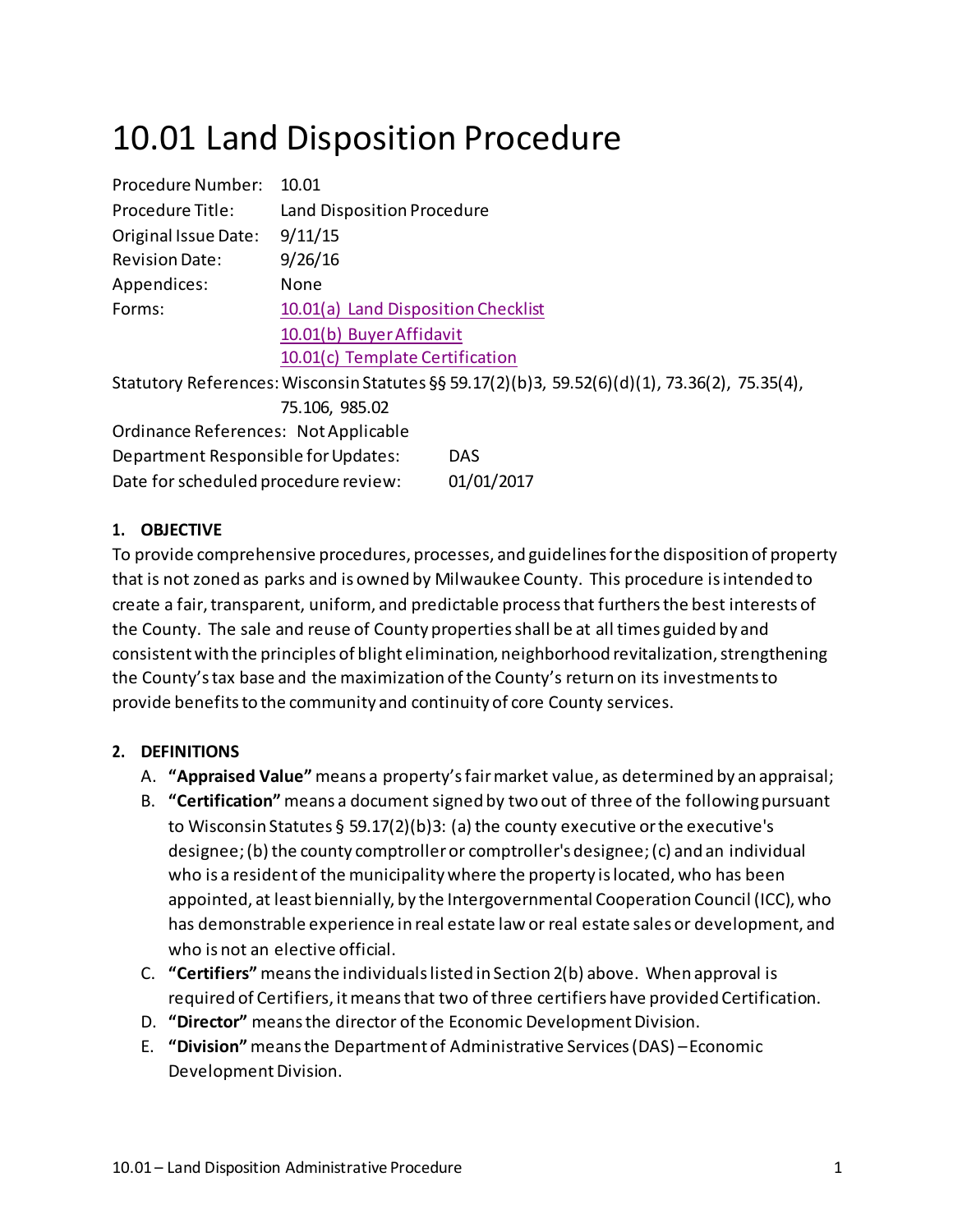- F. **"Foreclosure Property"** means property whose title is vested in Milwaukee County following an in rem foreclosure by the Milwaukee County Treasurerfor nonpaymentof taxes;
- G. **"Marketable Surplus Property"** means property that is Surplus Property obtained by the County by a means other than foreclosure that can be, or is already, improvedwith a structure.
- H. **"MLS"** meansMultiple Listing Service;
- I. **"Remnant Parcel"** means property that can only be marketable if consolidated with adjacent land, often due to its size, location, shape or topography;
- J. **"Surplus Property"** meanstangible property owned by Milwaukee County including buildings, vacant land, and real property not presently used for municipal purposes, nor projected in the foreseeable future to be used for municipal purposes. The County Executive shall determine whether property is Surplus Property that is not zoned parks pursuant to Wisconsin Statutes §§ 59.52(6)(d)(1) and 59.17(2)(b)(3).

# **3. PROCEDURE**

## A. **Management of Milwaukee County Real Estate Assets**

- i. The Division shall be solely responsible for managing, selling and acquiring real estate, that is not zoned parks, for the County pursuant to Wisconsin Statutes § 59.17(2)(b)3. The only party that may bring forward salesfor Certification isthe County Executive, orhis designated departmentstaff.
- ii. If the disposal of County real estate assetsis in the form of a sale, allreceiptsfrom the sale, afterdeducting the necessary expenses of keeping the surplus property and conducting the sale, shall first be used to pay any debt payable by the County associated with the property pursuant to Wisconsin Statutes § 59.17(2)(b)3, and the balance be paid into the treasury of the County, and disbursed pursuantto the Milwaukee County Budget.
- iii. The Division should contact the Milwaukee County Comptrollerprior to disposal of the property to determine what, if any, limitations exist on the disposal of surplus property that was procured with the proceeds of bonds and the use of any revenue derived fromsuch disposal.
- iv. The Division shall comply with County Procurement and County Accounting Administrative Rules regarding disposal of capital assets, which establish minimum standards for the disposal of capital assets and subsequentreporting in the financial records.
- v. The Director, or his/herdesignee,shall prepare andmaintain recordsthat will be updated as soon as is practicable on the County website, and at least quarterly, that enumerate:
	- 1. All parcels of County-owned real estate under the jurisdiction of the Division, including Foreclosure Properties.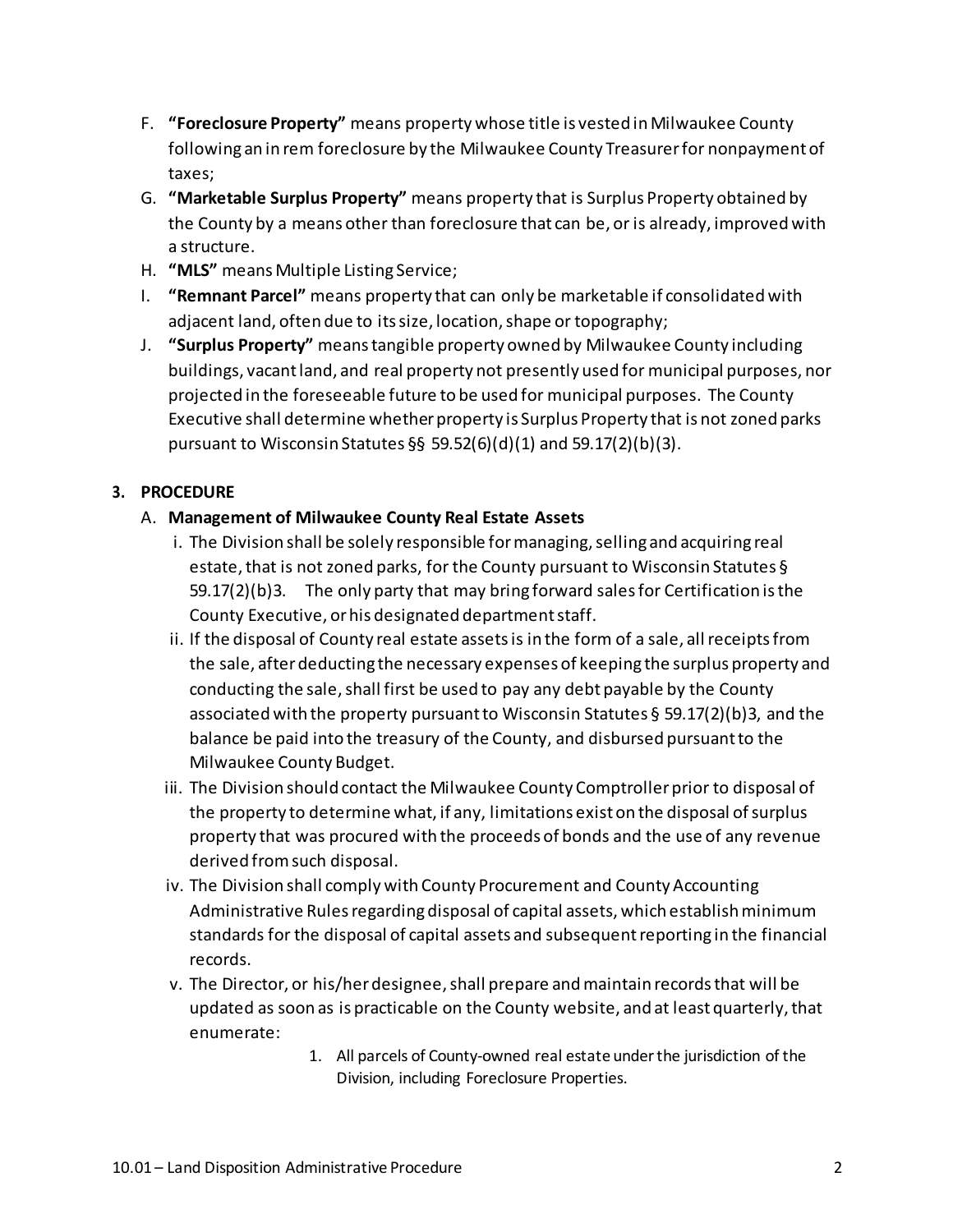2. All County-owned real estate that another County official reports to the Director, or his/herdesignee,as no longerneeded for municipal or publicpurposes.

3. Information pertinentto any transaction includingbut not limited to the property's appraised value, name of purchaser, and purchase price.

#### B. **Foreclosure property**

- i. While the tax foreclosure properties are under itsjurisdiction,the Division has a fiduciary duty to receive fair value forthe property and is responsible formanaging the properties orhiring a contractor to manage the properties, which includes, butis not limited to:
	- 1. Controlling accessto and physically inspecting the properties.
	- 2. Arranging for cleaning, general maintenance orotherrepairs, as necessary to prepare the propertiesforresale.
	- 3. The Division shall authorize emergency repairs not exceeding five thousand dollars(\$5,000.00).
	- 4. The Economic Development Division shall retain \$5,000 or 10% of the netsale proceeds, whicheveris higher, forthe sale oftax foreclosures.
	- 5. For nonemergency repairs, the procurement provisions of MCGO CH. 32, subchapter II shall apply.
	- 6. Unless otherwise specified in this procedure, Departmentshall obtain appraisalsforthe marketable tax deed foreclosure properties. An appraisal would be made by anyone properly qualified to do appraisals of real property.
	- 7. Negotiating temporary leases orlicenses with occupants, if mutually agreeable.
	- 8. Rental rates shall be determined on the basis of fair market value.
	- 9. Leases or licensesshall be in writingon a month-to-month basis.
	- 10. All rents shall be paid directly to the Division.
	- 11. Paying special charges levied against the properties. Notwithstanding the foregoing, the County is not required to pay any special assessment until the time of sale, pursuant to Wisconsin Statutes § 73.36(2).
	- 12. If feasible and determined to be in the bestinterests ofthe county, combiningor dividing the tax foreclosure properties with other propertiesto improve salability, as contemplated by Wisconsin Statutes § 75.35(4).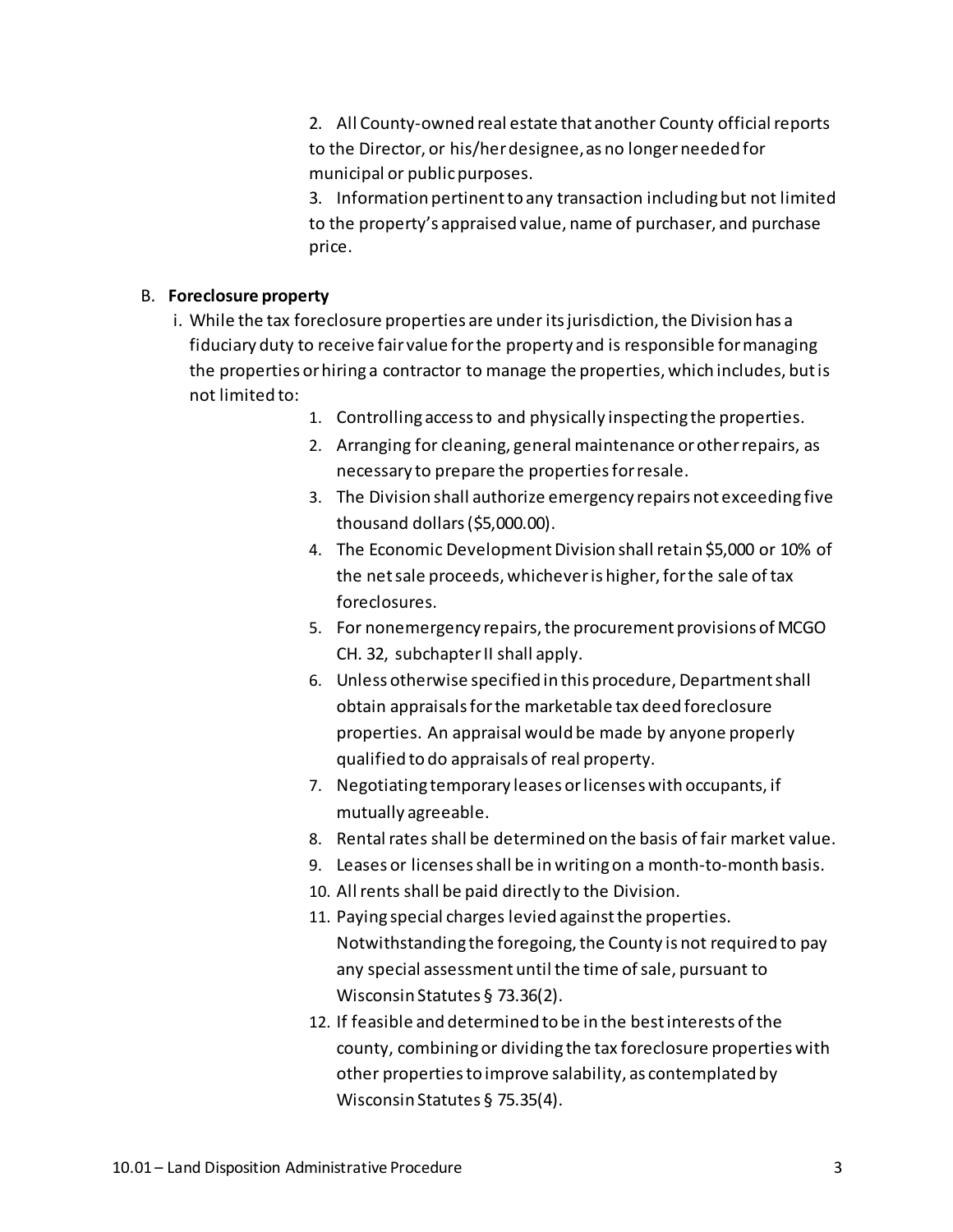- ii. Upon receiving ownership of a foreclosure property, the Division shall:
	- 1. Offersuch real estate to otherCounty department headsto be used for publicpurposes. County departmentheadsshall have 30 days from the date of inquiry, which shall be the first business day of everymonth,to respond in writing, of its interestin the property.
		- a. Should a County department head expresstimely interest in the real estate, it may be transferred to that department via a jurisdictional transfer agreement, whereby the interested department agreesto incurthe holding costs of the parcel. If possible, the price offered should at a minimum, be the accumulated unpaid taxes on the property. Unless otherwise approved by Certifiers, the property will continue to be titled to Milwaukee County.
		- b. Whether such jurisdictional transfer will be subject to cross charges or anotherform of compensation shall be determined on a case-by-case basis by the department head and the director, or his/herdesignee.
		- c. Acceptable community benefits, as used in this paragraph, include without limitation, direct use by a county departmentor purchase by a vendorthat provides contractual servicesforthe Department of Health and Human Services.
		- d. No further approval or Certification shall be necessary for interdepartmental transfers of real estate. Transfer to a vendor of DHHS shall require a Certification.
	- 2. In the absence of interestfromother County departments, offer to sellsuch real estate to the municipality in which itis located, or another governmental unitof interestto be used for a community benefit or public purpose. The governmental unit shall have 30 days from the date of inquiry, which shall be the first business day of every month, to respond in writing.
		- a. If possible, the price of the real estate should be its Appraised Value or the accumulated sum of unpaid property taxes lessinterest and fees, whicheveramountis higher.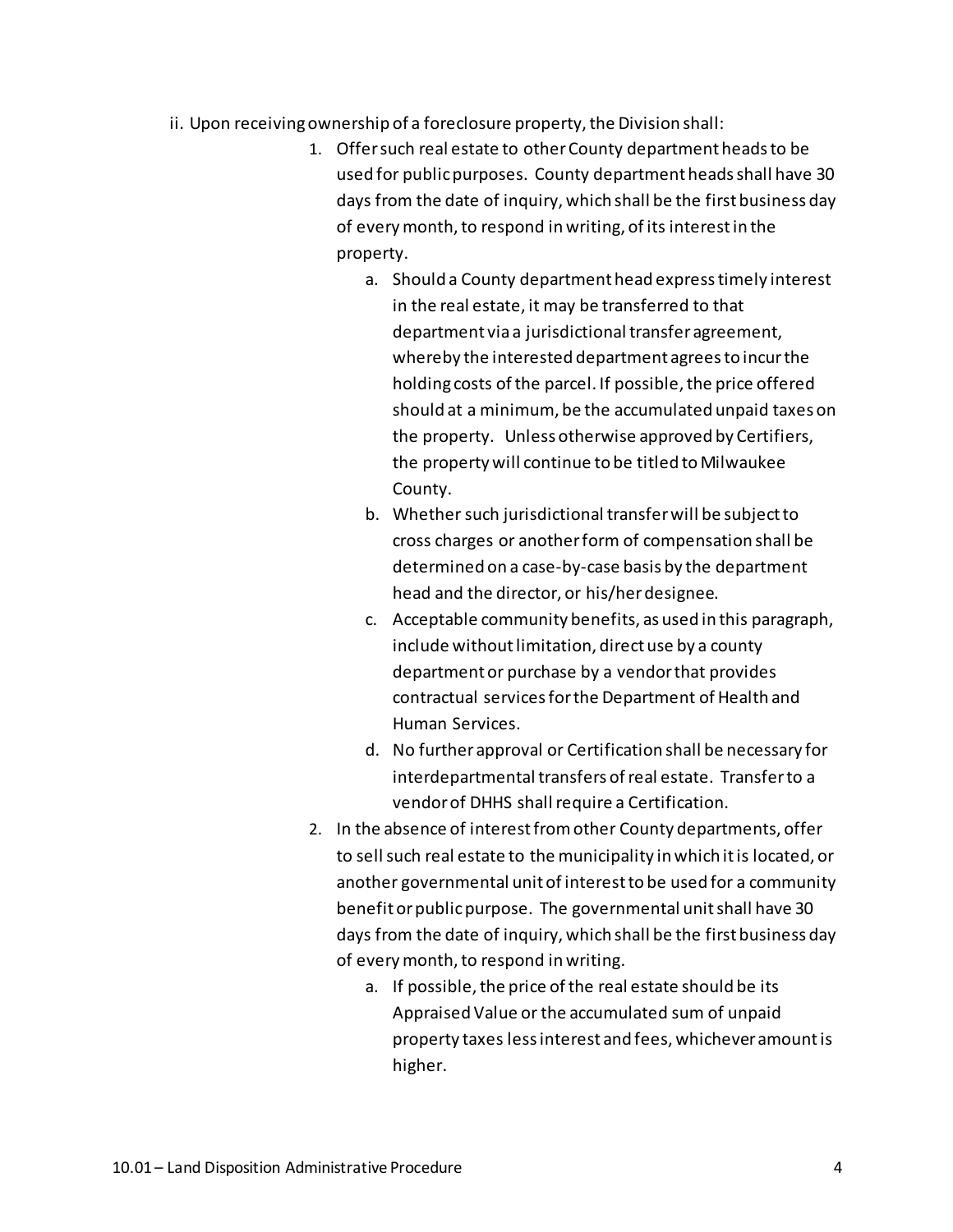- b. Notwithstanding subsection (a) above, if selling the property would provide a community benefit orserve a community benefit or public purpose, the Division may attach provisionsto the agreementwith the governmental unit evidencing amutually beneficial agreementforthe real estate of the property between the parties for consideration otherthan fair market value. Acceptable community benefits, as used in this paragraph, include without limitation, direct use by a municipality or purchase by a municipality forfuture sale to a third party for economicdevelopmentor community redevelopment purposes.
- c. The thirty-day review period setforth in this sectionmay run concurrently for county departments and other municipalities.
- d. If the real estate isto be sold to another governmental unit, a Certification isrequired.
- 3. Sale of tax foreclosure properties via sealed bidding. In the event no public purpose for a tax foreclosure property is identified, the Division shall attemptto sell the tax foreclosure properties property via sealed bidding. Each solicitation shallremain open for a period of thirty (30) days. The highest priced offerfrom a responsible and responsive biddershall be the winningbid. Acceptance of the winning bid shall require a Certification.
	- a. Elements of sealed bidding The following stepswillbe involved with the sealed bidding disposition process of all tax foreclosure properties:
		- i. Preparation of invitations for bids. Invitations must include the appraised value of the property as well as a description of all requested bid documents clearly, accurately, and completely.
		- ii. Notification of neighboringproperties. The Division shall make a reasonable effort to notify adjacent property owners to the status of the tax foreclosed property and the opportunity to purchase.
		- iii. Publicizing the invitation for bids. Properties available forsale will be listed at their appraised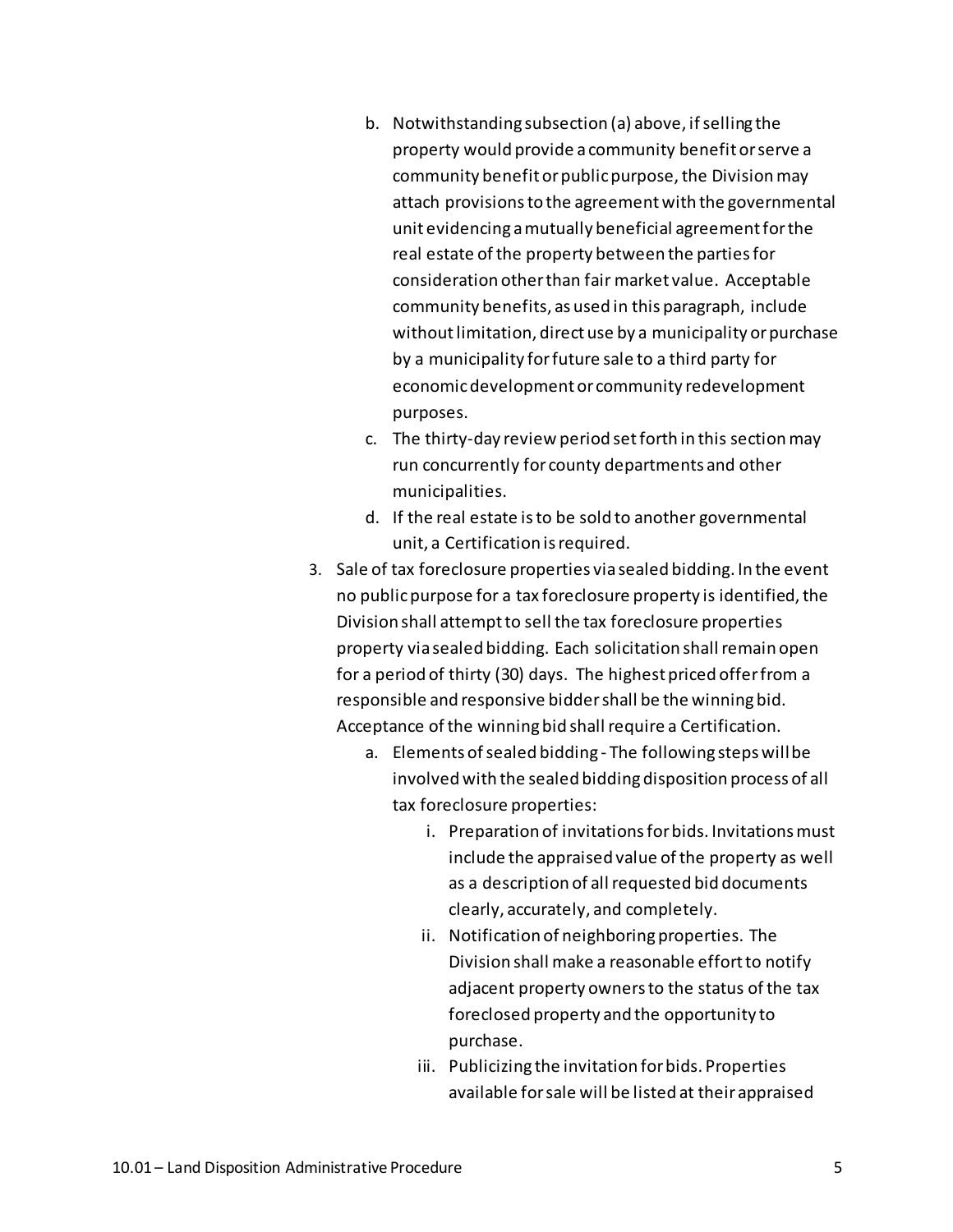values on the MLS with a link on the economic Division's website. Invitationsforbidsmust be posted as a Class 1 notice pursuant to the Public Notice requirements of Wisconsin Statutes § 985.02 and on the Division website and distributed electronically via the acceptedmethod of the County Procurement Division.

- iv. Submission of bids. Bidders must submit sealed bids, conforming to the requirementsin the invitation for bids, to be opened at the time and place stated in the solicitation forthe public openingof bids.
- v. Evaluation of bids. Bids shall be evaluated by the director within one (1) week of the publicopenings of the sealed bids.
- vi. Selection of Bid. Afterbids are opened and evaluated an award will be made to that responsible and responsive bidderwhose bid, conforming to the invitation forbids, will be most advantageous to the county, considering only price and the price-related factorsincluded in the invitation.
- b. The bid documents shall include at least the following terms and conditionsto determine responsibility and responsiveness, specifically as they relate to the sale of tax foreclosure properties:
	- i. Requirement that a valid pre-approval letter from a financial institution acceptable to the department be included in the bid in the event of a financing contingency;
	- ii. Requirement that the transaction close within 30 days of binding acceptance;
	- iii. No more than the greater of a 2.4 percent brokerage fee or \$250 for buyerbrokers;
	- iv. Written acknowledgment by buyerthat the sale is AS-IS with respect to property condition;
	- v. Property transfershall occur viaquit claim deed;
	- vi. Notwithstanding the foregoing, if a transaction with the winningbidderis ultimately unsuccessful,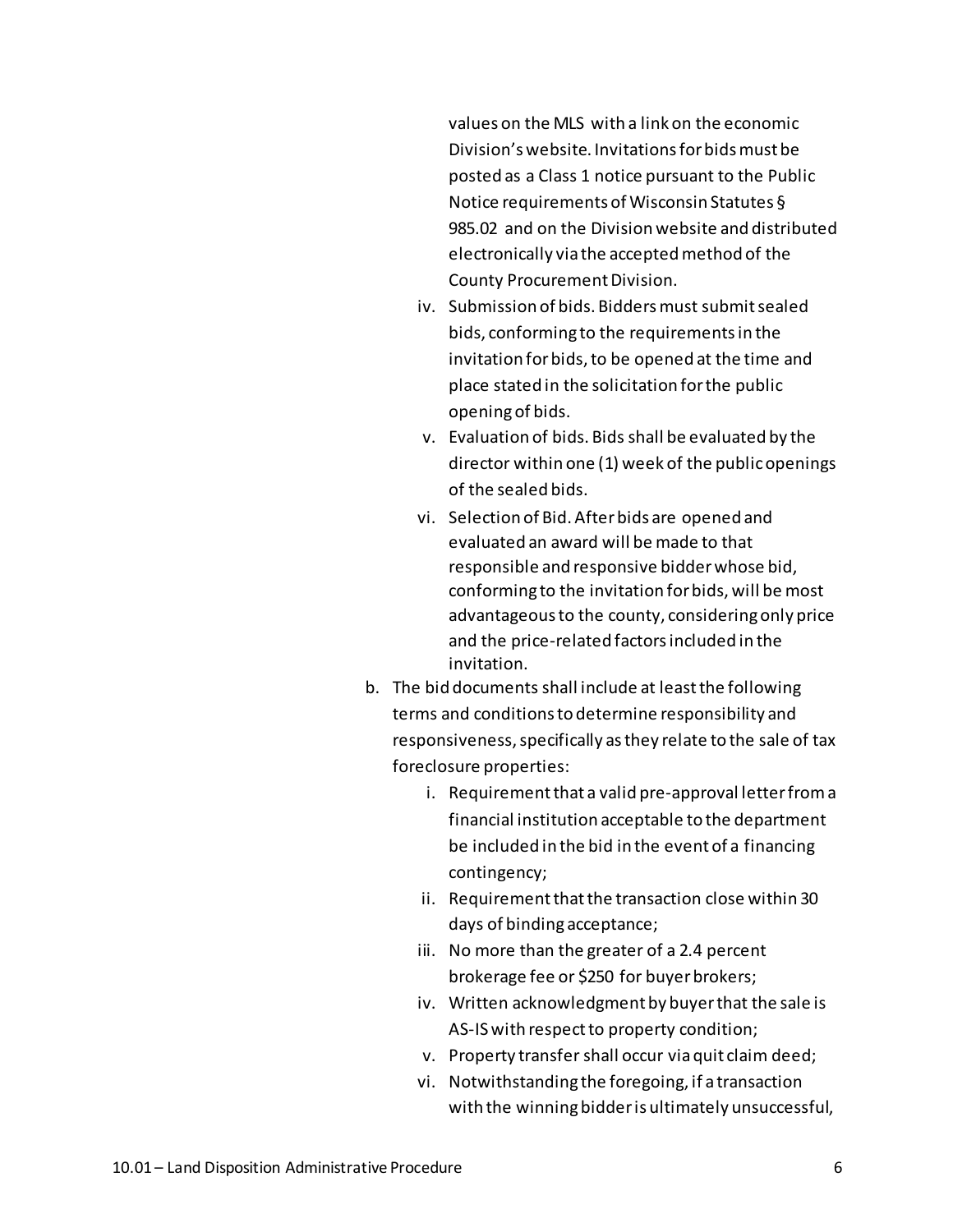the director, or his/herdesignee,shall have the authority to negotiate a transaction with any remaining responsible and responsivebidder, underterms submitted by that bidder, if doing so would be in the best interests of the county, which shallrequire Certification.

- vii. In the event no responsible and responsive bidder is identified during the sealed bid process, the Division shall dispose of the tax foreclosure property in accordance with the termsset forth in sub (4) below. Notwithstanding the foregoing, propertiesthat have been posted on the Multiple Listing Service (MLS), priorto July 21, 2015 may utilize the process of subsection 4, without a sealed bid.
- viii. A procedure that in the event of a tie of high bidders,the tyingbiddersshall have the opportunity to submit a new bid within 10 business days of notification of the tie.

4. Sale of tax foreclosure properties on the openmarket. In the eventthat no responsible and responsive buyer closes on a property via sealed bidding, the Division shall list tax foreclosure propertiesforsale on the MLS with a link on the economic Division's website attheirappraised values, offering the greater of a 2.4 percent brokerage fee or \$250 for buyer brokers. Acceptance of the winning bid shall require a certification.

- a. The Division shall listmarketable tax foreclosure propertiesforsale on the MLS (multiple listing service) at theirappraised values.
- b. The Division shall list the tax foreclosure property for sale for a thirty (30) day period. Afterthe extended offer period closes, the Division shall evaluate all received offers to determine a winningbidder.
- c. If the extended offer period lapses without a sale, the property shall remain on MLS. Upon receipt of an offer acceptable to the Division, the Director shall submit the offerfor Certification.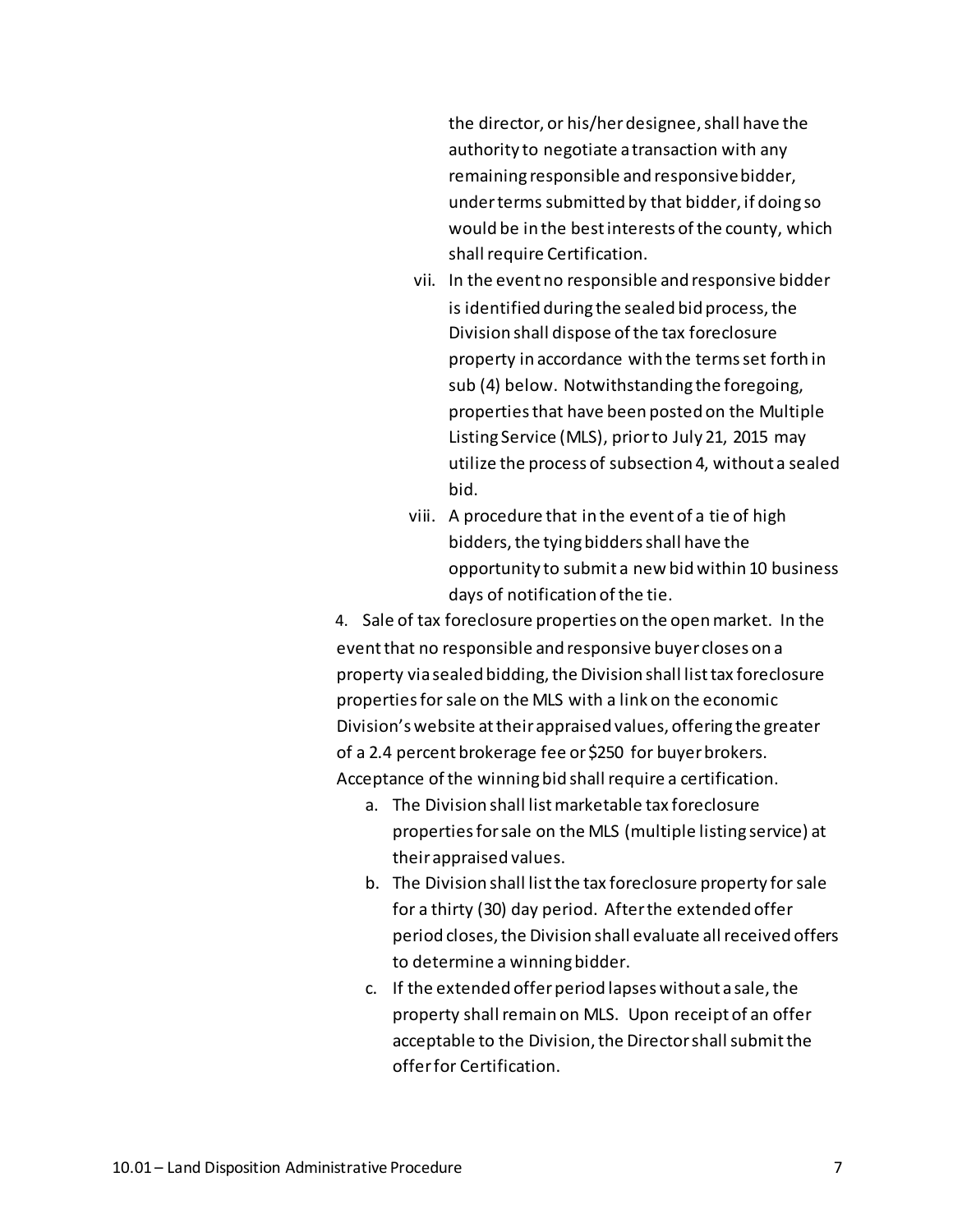- d. As an alternative to subs. (a)  $-$  (c) above, the Division may at any time request separate Certification of an offerto purchase.
- e. The Director, or his/herdesignee,shall have the authority to negotiate additional terms with any potential buyerif doing so would be in the bestinterests of the county, which shall require Certification.
- 5. Redemption. If itis in the best interestofthe County, anytime prior to the acceptance of a bid or offerfroma third party, Milwaukee Countymay sell the property to the ownerthat was foreclosed on provided that the buyerpay the entire balance of principal, interest and penalties; plus \$5,000 in administrative fees. Such a transaction shall require an offer and a certification. An appraisal is not required fora Redemption.

# C. **Marketable Surplus Real Property**

- i. Except as setforth in subsections(ii) and (iii) below, all County-ownedMarketable Surplus Real Property,shall be listed forsale on the MLS at itsfair market value, as determined by an appraisal ("Appraised Value") pursuantto the process outlined in Sub (b) above.
- ii. Notwithstanding the foregoing, the Director may determine it is in the best interests of the County to issue a Requestfor Proposal (RFP) for the sale of a particular parcel of Marketable Surplus Property.
	- 1. Whether an RFP isthe appropriate land disposition tool will depend on a number of factors, including, but not limited to, the size of the parcel, itslocation, its appraised value and the applicable zoning. No one factor shall be determinative.
	- 2. The RFP process contains the following steps:
		- a. Publication and advertisement ofthe RFP as a Class 1 notice pursuant to the PublicNotice requirements of Wisconsin Statutes § 985.02 and on the Milwaukee County website. The RFP should remain open for a minimum of four (4) weeks;
		- b. Selection of the most responsible and responsive bidder by a group of industry professionalsin consideration of such factors which may include, butis not limited to, price, experience, plan design, financial feasibility, future tax base, job creation, green elements,zoning readiness, and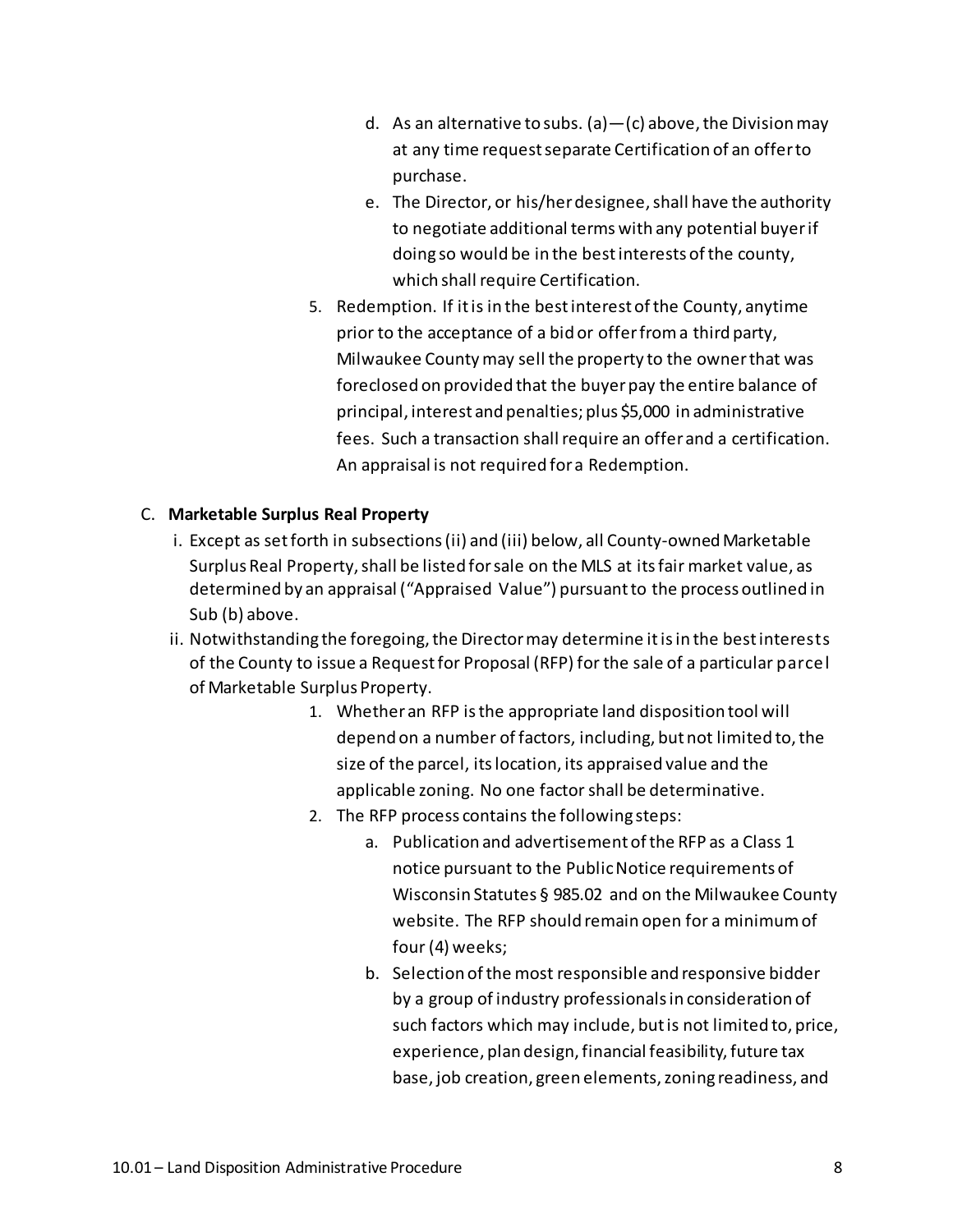other community benefits appropriate to the scale ofthe potential project;

- c. Recommendation fromthe Director of Economic Development of the selected project, with a request for permission to enter into an option to purchase with the successful bidder, shall require Certification.
- d. Execution of a development agreementforthe completion of the project in accordance with the terms of the RFP.
- 3. If the RFP process is utilized, Certification isrequired. Division staff will prepare a report summarizingRFP responsesforthose involved in the Certification.
- 4. Monitoring adherence to negotiated development agreements. The Division shall serve to monitor and enforce compliance of requirementsincluded in development agreementsrelated to RFP awards. The Division shall work with the Community Business Development Partners Division and the Audit Services Division to monitor compliance with such negotiated requirements that may include Disadvantaged Business Enterprise (DBE) participation, Residential Preference hiring, workforce training goals, and payment of wages.
- iii. Notwithstanding the foregoing, ifthe Directorof Economic Developmentorhis/her designee determinesitisin the best interests ofthe County to dispose of a particular parcel(s) of real estate by a method not previously described herein, DAS-Economic Development shall seek a Certification outlining the proposed disposition process ("Alternative Process"). Any final agreementreached through an Alternative Process shall require a Certification.

## D. **Remnant Parcels**

- i. The Division is not required to have an appraisal conducted on a Remnant Parcel.
- ii. If the County-owned real estate declared surplus is a Remnant Parcel, the Division may offerit to adjacent property ownersfor a fee determined by the Division or at no fee, except that the adjacent property owner shall be responsible for the costs associated with transferring title. The transfershallrequire a Certification.
- iii. If more than one adjacent property owner is interested in the Remnant Parcel, the Divisionmay accept an agreementbetween all interested partiesforthe Division of the property among them as agreed upon by the parties. The transfer shall require a Certification.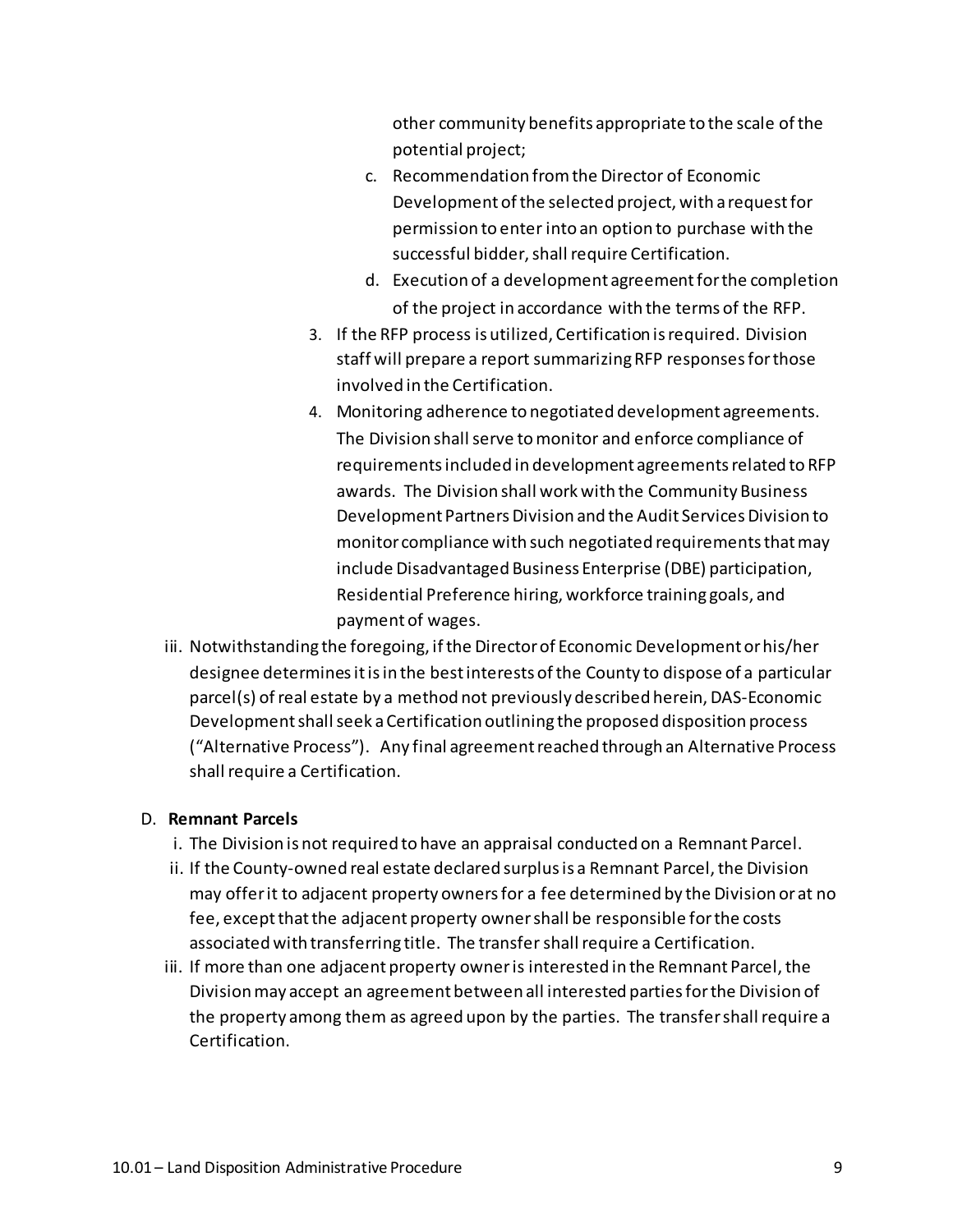# E. **UnsolicitedOffers**

- i. If the Division receives an unsolicited offerto purchase a parcel of County-owned real estate, the Division can proceed pursuant to any of the following options, as appropriate under the circumstances:
	- 1. Reject the offer outright.
	- 2. Present a negotiated offerforCertification.
	- 3. If the unsolicited offer is for a Remnant Parcel, the Division may accept a fee but is not required to, as long as the potential buyer agreesto pay all costs associated with transferring title fromthe County to the potential buyer, as indicated in section (e) above. The transferwould require certification.
- ii. Notwithstanding the foregoing, the director, or his/her designee shall have the authority to negotiate any additional terms with the potential buyerif doing so would be in the best interests of the County.

# F. **Certification Process**.

- i. When Certification is required, the Director shall prepare a memorandum containing all aforementioned pertinentinformation and submitto the DAS-Director. Upon approval from the DAS-Director, the memorandum and attachments shall be distributed to the Comptroller and the ICC appointee forthe municipality thatthe property islocated in. The signature on the Certification shall indicate approval by the appropriate certifier.
- ii. Any amendment to an agreement, including an Offer to Purchase, Option to Purchase, or Development Agreement, that is certified will require an additional Certification.

## **G. Master Property List**

i. The Division shall maintain a database of propertiesthat are available for sale and the status of each (Master Property List). The Master Property List shall be updated as soon as is practicable, posted on the Division'swebsite atleast quarterly, and distributed to the Certifiers quarterly.

## **H. County's Deliveries**

Unless otherwise approved by the Certifiers through the Certification process, the following shall apply to each transaction.

i. Title Commitment. After the date of Certification, the County shall diligently seek toobtain a title insurance commitment showing title to the Property as of a date that is no more than fifteen (15) days before the delivery of such title commitment (the "Title Commitment"). The Title Commitment shall be subject only to those liens which will be paid out of the proceeds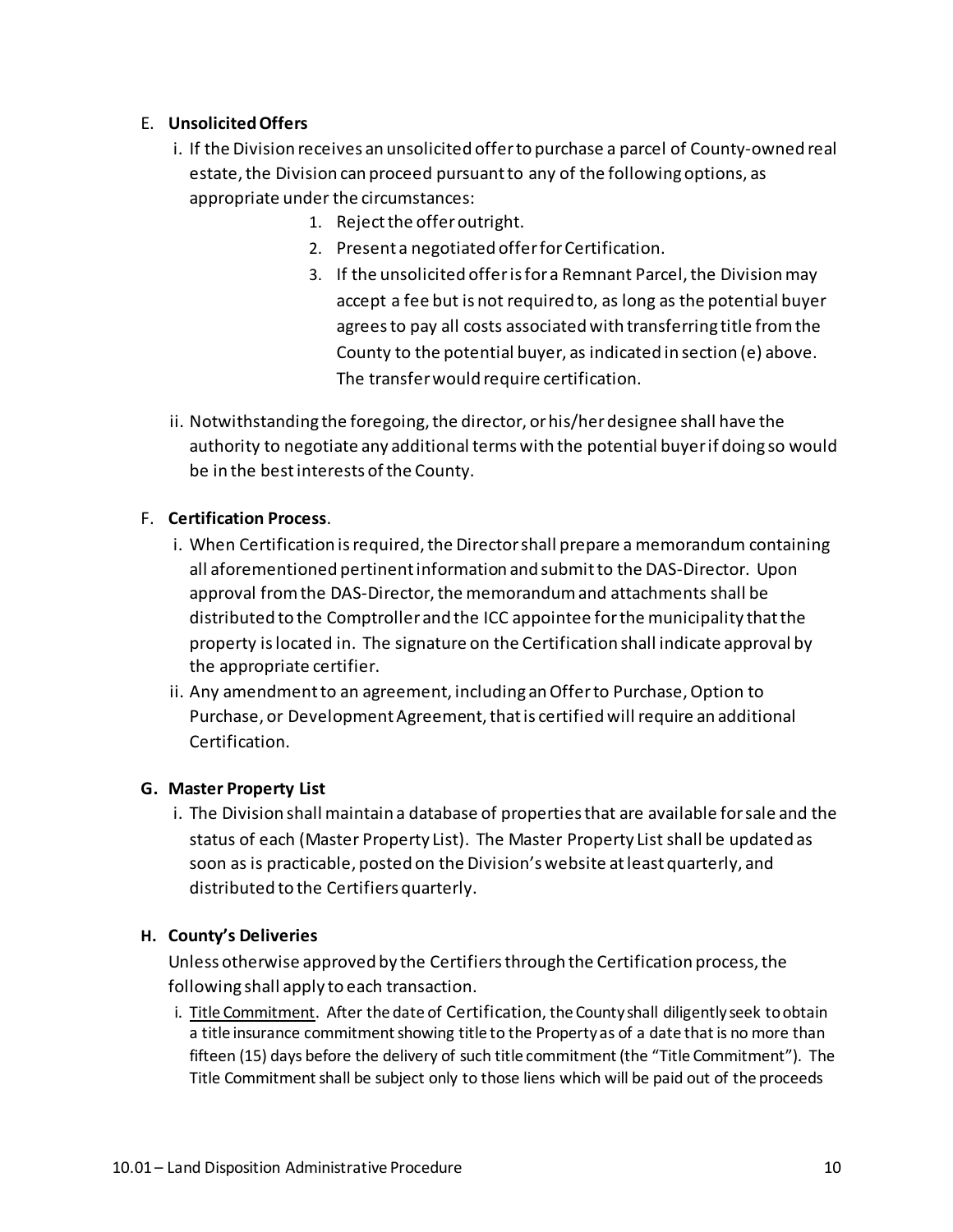of Closing (as defined herein). The Title Commitment shall be issued by aninsurer licensed to write title insurance in Wisconsin.

- ii. As-Is. At Closing, County shall deliver a Quit Claim Deed in recordable form. If a Warranty Deed or Limited Warranty Deed is approved by Certifiers, the deed shall only warrant that title to the Property isfree and clear of all liens and encumbrances except any ofthe itemsidentified in the Title Commitmenttowhich buyeror winning bidderhas not objected to, any municipal and zoning ordinances and recorded agreements entered under them, recorded easements for the distribution of utility and municipal services, recorded building and use restrictions and covenants and the general taxeslevied in the year of closing.
- iii. Closing Deliveries. At Closing, County shall (a) complete and execute the documents necessary to recordthe conveyance at County's cost, including the payment of the Wisconsin Real Estate Transferfee, if any; and(b) deliveran owner's policy of title insurance (from the same insurerissuing the Title Commitment) in the amount of the purchase price on a current ALTA form (the "Title Policy"). The Title Policy shall be the evidence of County'stitle. The Title Policy shall contain a "gap" endorsementorother equivalent gap coverage (at County'ssole cost) to provide coverage for any liens or encumbrancesfirst filed orrecorded after the effective date ofthe Title Commitment and before the deed is recorded. All otherendorsementsto the Title Policy shall be issued at buyer's or winning bidder'ssole cost. County shall provide any affidavits or other documents required by the title company to issue the GAP endorsement (or equivalent coverage), to remove the applicable standard exceptions to title and/or to issue any endorsements reasonably requested by winning bidder.

#### I. **Economic DevelopmentBuyer's Criteria.**

The Division shall require a signed Affidavit from each buyer of compliance of the Economic Development Buyer'sCriteria. If Buyer is found to violate any condition of the Economic Development Buyer Criteria, the County shall give buyer notice to correct this condition prior to closing. If the condition is not corrected prior to closing, the agreement with Buyer shall be terminated. Unless otherwise approved by the Certifiers, the County shall not sell a property to a buyer if as an individual or as a member of a company, shareholder of a corporationor partner in a partnership, any of the following conditions apply:

- 1. Owe delinquent real estate or personal property taxesto any municipality within Milwaukee County;
- 2. Any open building or health code violations on property owned within Milwaukee County which are not being activelyabated;
- 3. Been convicted of violating an order of a Department of Neighborhood Services, building inspection department or health department of any municipality within Milwaukee County in the last twelve (12) months;
- 4. Beenconvicted of a felony crime that affects propertyor neighborhood stability or safety;